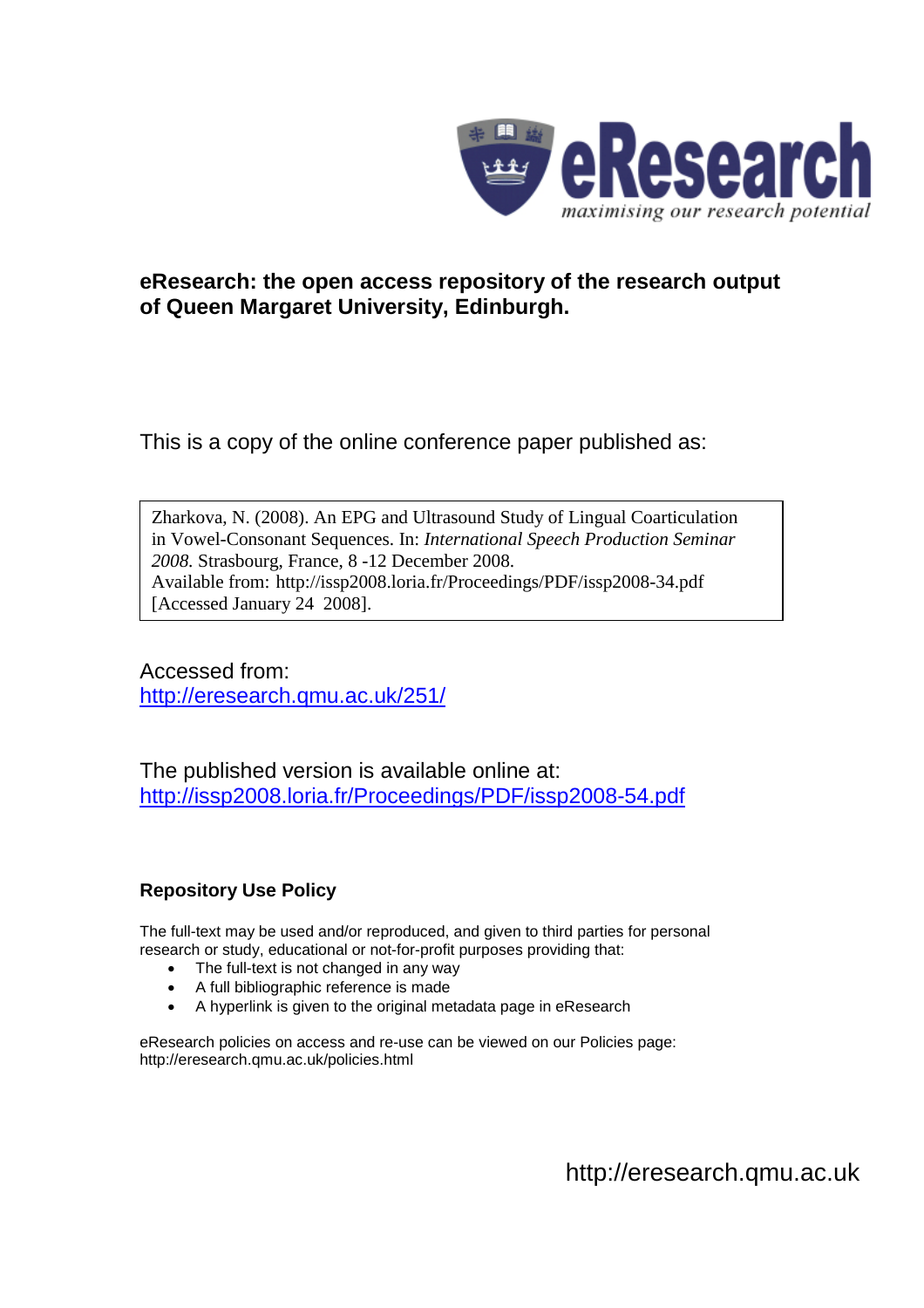## **An EPG and Ultrasound Study of Lingual Coarticulation in Vowel-Consonant Sequences**

Natalia Zharkova

Queen Margaret University E-mail: nzharkova@qmu.ac.uk

#### **Abstract**

*While EPG registers the location and amount of tongue-palate contact, ultrasound can capture most of the tongue contour. Previous studies have not systematically quantified lingual coarticulation using EPG and ultrasound simultaneously. This study used both techniques for analysing vowel-onconsonant coarticulatory effects*-

*Four speakers of Scottish English produced /VC/ sequences with the consonants /p, f, t, s, l, r, k/ and the vowels /a, i/. The difference between each consonant in the two vowel contexts was computed using an EPG measure and an ultrasound measure. Additionally, temporal coarticulation was analysed, using EPG data.*

*A significant positive correlation was observed between the two measures, with labial consonants, followed by /r/, having the highest values. The two techniques also provided complementary data on lingual coarticulation. The velar stop was more coarticulated on the EPG measure than on the ultrasound measure, because EPG registered a shift in closure location across vowel contexts, while ultrasound captured the close proximity of the tongue root across the vowel contexts. The sibilant was more coarticulated on the ultrasound measure than on the EPG measure, because ultrasound, unlike EPG, registered vowel-dependent difference in the tongue root. Combined EPG and ultrasound data would be useful in future studies of coarticulation.* 

### **1 Introduction**

Electropalatography (EPG) and ultrasound register tongue movements in different ways: EPG provides information on the location and amount of tongue-palate contact, while ultrasound captures differences between various tongue shapes.

EPG is an established technique for measuring lingual coarticulation. A review of EPG-based coarticulatory indices is presented in [4]. Ultrasound is an articulatory technique that captures most of the tongue contour, and is therefore capable of providing valuable data on lingual coarticulation ([8]). Ultrasound has recently been used for quantifying lingual coarticulation. Some studies quantify coarticulation extent in consonants based on the whole midsagittal curve data (e.g., [5, 2, 15]), others do not use whole curve data (e.g., [12, 13]).

There are very few studies using combined EPG, ultrasound and acoustic data for speech analysis. None of these studies used synchronised ultrasound and EPG data for systematic quantification of coarticulatory effects. In [9], cross-sectional tongue shapes based on coronal scans and linguopalatal contact were examined in several CVC utterances produced by one subject. The study focused on comparing tongue shapes and EPG patterns across phonemes, and on the relation between tongue shapes and palatal contact patterns within each phoneme. In [11], coronal ultrasound scans were collected in addition to EPG data and jaw displacement data, in order to investigate how the tongue adjusts its position to compensate for conflicting coarticulatory demands. For only one of three subjects EPG and ultrasound data were recorded simultaneously, and the ultrasound transducer was hand-held. In [10], EPG data were collected at a separate session from the ultrasound data, and used to reconstruct three-dimensional tongue surfaces. In [7], a methodological description was offered of the possible use of ultrasound and EPG together. Several studies (e.g., [1] and references cited there) used EPG and ultrasound for analysing vowel production in adolescents with hearing impairment. Quantification was based only on EPG, acoustic and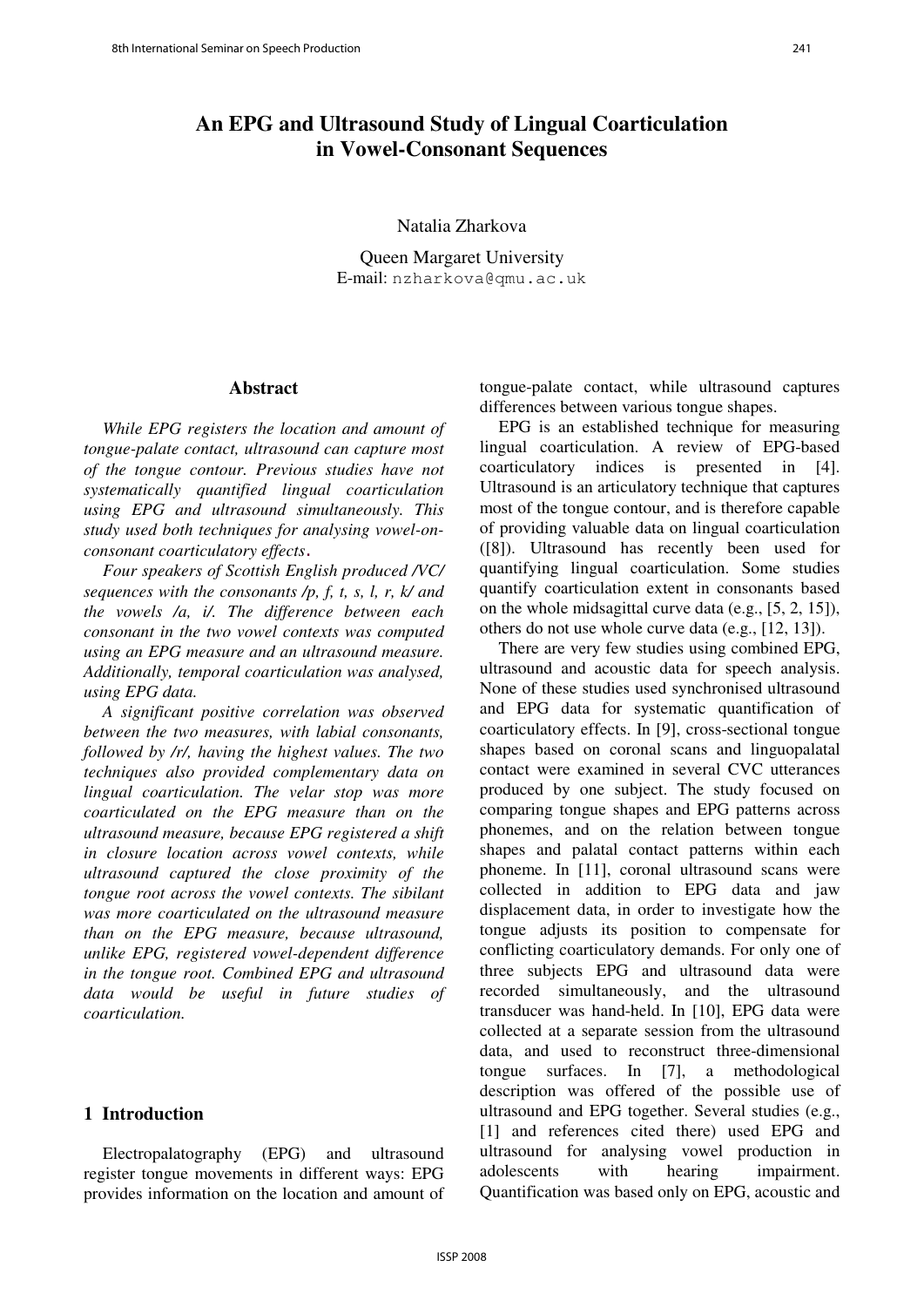transcription data; no ultrasound measurements were made.

The aim of this study was to use synchronised EPG, ultrasound and acoustic data for measuring vowel-on-consonant (V-on-C) coarticulatory effects in several English consonants. The difference between tokens of the same phoneme across two different environments was quantified separately from EPG and ultrasound data. This difference was taken as a measure of the environment influence upon the realisation of the phoneme.

The Coarticulation Index (CI, [3]) was used as an EPG measure of consonant coarticulation. This index represents the difference between overall tongue-palate contact of a given phonetic segment in two different contexts: for example, /t/ from /ata/ versus /t/ from /iti/. In order to be able to compare EPG and ultrasound results, a very similar measure needed to be taken using the ultrasound data. The difference between overall tongue shapes of a given consonant in two different vocalic contexts ([15]) was chosen to be the ultrasound measure of V-on-C coarticulation.

Additionally, as EPG data provide detailed information on timing of coarticulation, the onset of tongue movement towards the target consonant was measured and compared across lingual consonants.

### **2 Method**

Simultaneous EPG, ultrasound and acoustic recordings were made for four adult native speakers of Scottish English, two male and two female, using the Queen Margaret University multi-channel system. A Concept M6 Digital Ultrasonic Diagnostic Imaging System was used, with an electronic endocavity transducer type 65EC10EA (120 degrees field of view). The transducer frequency was 6.5 MHz; the ultrasound frame rate was 30 Hz. A helmet was used for immobilising the head in relation to the transducer. WinEPG<sup>TM</sup> was used; the EPG frame rate was 200 Hz. The software for data recording and analysis was "Articulate Assistant Advanced" Version 2.07 (Articulate Instruments Ltd, [14]).

The data were  $/C_1V_1C_1V_1$  sequences (with a word boundary after the first vowel: e.g., "Leigh leads") with the consonants /p, f, t, s, l, r, k/ and the vowels /a, i/, in real sentences, repeated five times. The target consonant for the analysis was the consonant following the word boundary.

For each token, an annotation was placed at the middle of the consonant (for stops, at the middle of the closure). The tongue-palate contact pattern and

the tongue contour outline were captured at that time point. For each subject and for each consonant, two coarticulation measures were taken using 25 possible combinations of tokens from the two vowel contexts.

For each token, the number of activated electrodes in each row was expressed as a percentage of the total number of electrodes in that row. Then, for each row, the absolute value of the difference in the number of activated electrodes between the consonant in the context of /a/ and in the context of /i/ was computed. The CI was calculated by averaging the absolute difference values for all rows.

A cubic spline was fitted (automatically, with subsequent manual correction) to the tongue surface contour at each annotation point. Each spline was defined in terms of x-y values. For each subject and for each consonant, the Distance between tongue Curves (DC) in the two vowel contexts, in mm, was then computed in Matlab. Tongue curve comparison was carried out using the technique based on mean nearest neighbour distances between curves ([15]).

Univariate ANOVAs were run for crossconsonant comparison, separately for CI and DC. A Pearson's correlation was performed between CI and DC.

Temporal coarticulation was compared in five lingual consonants, using EPG data. For each subject and each VC token, total contact in each EPG palate row was measured at 25 equally spaced time points, the first point being at the middle of the preceding vowel, and the last point at the middle of the target consonant. For each token, it was recorded at which time point the steady increase of tongue-palate contact started in the posterior zone (the last four rows) for the velar consonant, and in the anterior zone (the first four rows) for the other consonants. Then, separately for each subject and each consonant, this time point value for each token from the context of /a/ was paired with the time point value for each token from the context of /i/, producing two sets of 25 values. Each pair was averaged; this resulted in 25 time point values for each consonant, representing the onset of tongue movement from the vowel towards the consonant (Ons). These values were compared across consonants, using a Univariate ANOVA. A Pearson's correlation was performed between Ons and CI.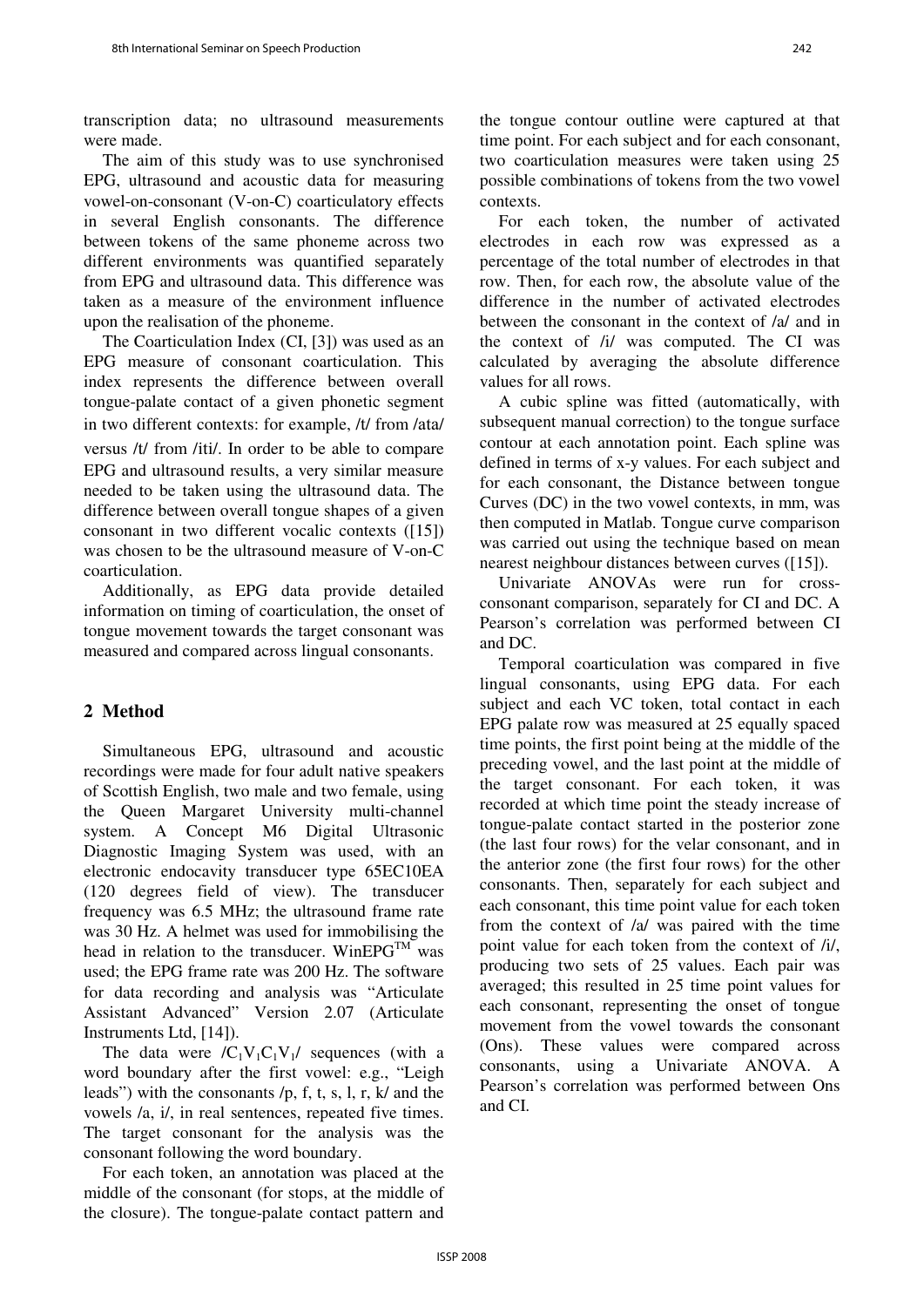#### **3 Results**

Table 1 contains DC and CI values, as well as Ons values (Ons is expressed as percentage from the transition onset), the data for all subjects are pooled together. A significant positive correlation between CI and DC was observed (*r* = 0.31;  $N = 700$ ;  $p < 0.01$ ). A significant effect of Consonant on both measures was reported (DC: *F* = 71.56; *df* = 6; *p* < 0.001; CI: *F* = 83.09; *df* = 6;  $p < 0.001$ ). Labial consonants had the highest CI and DC values. The consonant /r/ had the highest values among lingual consonants on both measures, followed by /t/ and /l/. The consonants /k/ and /s/ had the smallest values of both measures, the velar having the lowest DC value, and the sibilant demonstrating the lowest CI value.

Table 1. *DC, CI and Ons values. Standard Deviations are in brackets.* 

| C      | DC            | CI.           | Ons           |
|--------|---------------|---------------|---------------|
| /p/    | 9.69(2.36)    | 30.50 (11.77) |               |
| /f/    | 9.50(2.59)    | 27.53(7.30)   |               |
| /t/    | 7.61(2.15)    | 19.28 (6.06)  | 60.00(10.04)  |
| /s/    | 6.88 $(1.48)$ | 10.80(4.63)   | 54.00 (17.08) |
| $\eta$ | 7.33(1.24)    | 15.78(8.15)   | 64.40 (9.80)  |
| /r/    | 8.35(1.77)    | 24.01 (6.86)  | 75.80 (14.44) |
| /k/    | 5.07(1.12)    | 14.52 (8.89)  | 35.00 (10.04) |

Figures 1 and 2 show tongue contours and tongue-palate contact patterns for /s/ and /k/, in subject S2. Five repetitions are presented as separate lines on tongue contour plots, and as averaged values on tongue-palate contact diagrams. Filled squares on the diagrams represent 100% contact in all repetitions; squares with numbers show percentage values; white squares represent no contact in any repetition.



Figure 1. *Tongue contours for /s/ and /k/, subject S2. Solid lines – the context of /i/; dashed lines – the context of /a/.*



Figure 2. *EPG patterns for /s/ and /k/, subject S2: a) /s/ in the context of /a/; b) /s/ in the context of /i/; c) /k/ in the context of /a/; d) /k/ in the context of /i/.* 

The results of the temporal coarticulation analysis showed a significant effect of Consonant  $(F = 141.91; df = 4; p < 0.001)$ . The velar stop had the earliest onset of tongue movement towards the consonant (at around one third of the VC transition period); /r/ had the latest onset (at around three quarters of the transition). The consonants /l/ and /t/ had very similar onset times (just below two thirds of the transition). The sibilant was between the coronal stops and the velar stop, closer to the coronals.

A significant positive correlation was observed between CI and Ons ( $r = 0.385$ ;  $N = 500$ ;  $p < 0.01$ ).

#### **4 Discussion**

Both EPG and ultrasound measures of spatial coarticulation showed that labial consonants were most affected by the vowels, and that /r/ was the most affected among the lingual consonants.

This study showed that the two techniques can provide complementary data on lingual coarticulation. EPG does not register any information on the behaviour of the part of the tongue that is further back than the most posterior place of tongue-palate contact. In /s/, ultrasound registered vowel-dependent difference in the tongue root, while EPG did not. This explains greater coarticulation in the sibilant on DC than on CI.

One more result due to differences between the two measurement techniques consisted in greater coarticulation of the velar stop on CI than on DC. EPG registered a shift in closure location in the front-back dimension, across vowel contexts, while ultrasound captured a relatively small change in tongue posture across the two vowel contexts, and this small change was reflected in a small DC value.

The positive correlation between temporal and spatial measures of lingual coarticulation suggests that the motion of the tongue region responsible for creating a constriction/closure towards the consonant target tends to start earlier in the consonants which are less affected by the preceding